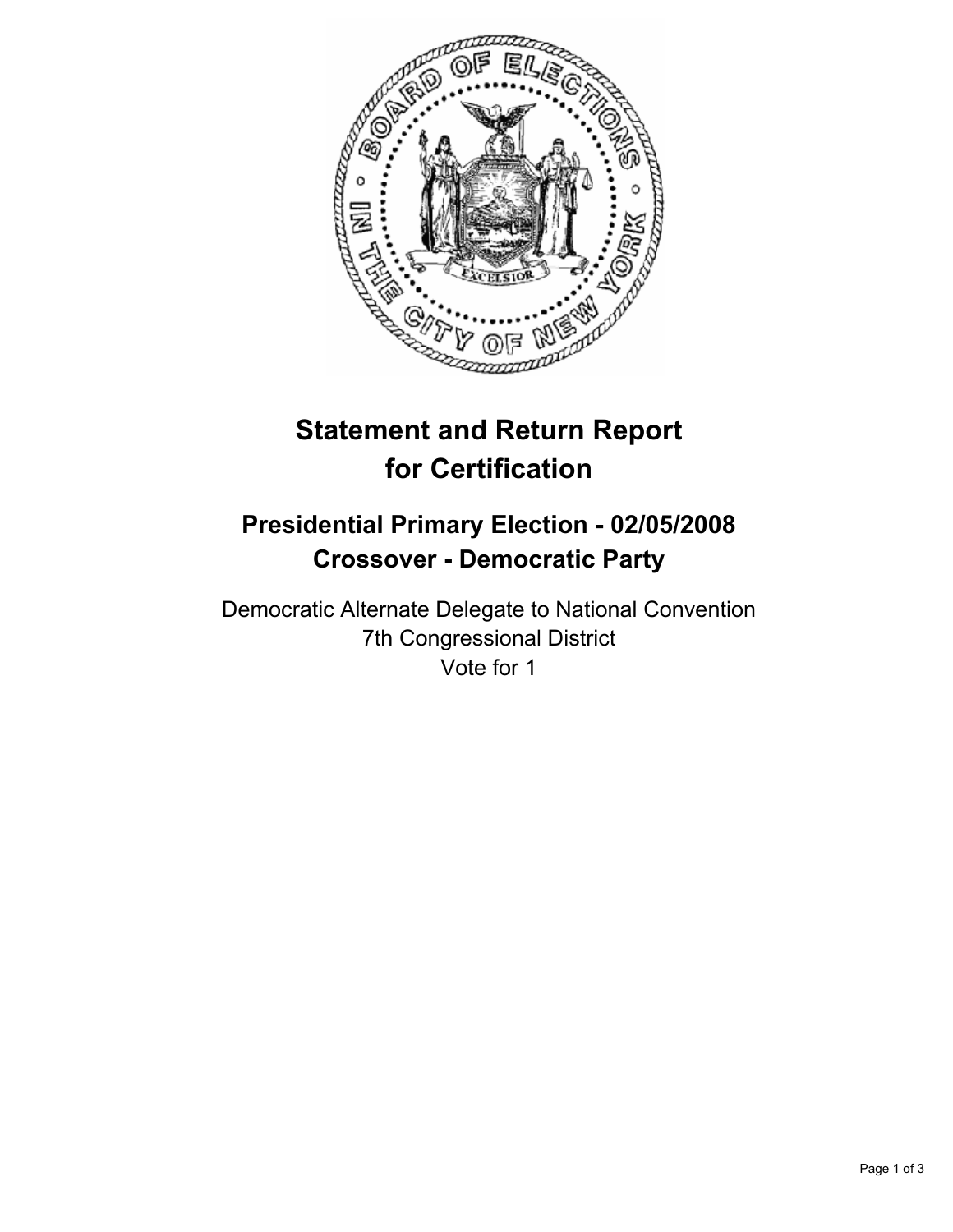

## **7th Congressional District**

| <b>Bronx County</b>                            |        |
|------------------------------------------------|--------|
| <b>EMERGENCY</b>                               | 676    |
| ABSENTEE/MILITARY                              | 1,066  |
| <b>FEDERAL</b>                                 | 84     |
| AFFIDAVIT                                      | 1,121  |
| CARLOS RAMOS (M) - PLEDGED TO SUPPORT CLINTON  | 16,122 |
| CARRINGTON WARD (M) - PLEDGED TO SUPPORT OBAMA | 11,106 |
| <b>Total Votes</b>                             | 27,228 |
| <b>Queens County</b>                           |        |
| <b>EMERGENCY</b>                               | 126    |
| ABSENTEE/MILITARY                              | 318    |
| <b>FEDERAL</b>                                 | 93     |
| AFFIDAVIT                                      | 469    |
| CARLOS RAMOS (M) - PLEDGED TO SUPPORT CLINTON  | 9,655  |
| CARRINGTON WARD (M) - PLEDGED TO SUPPORT OBAMA | 3,676  |
| <b>Total Votes</b>                             | 13,331 |